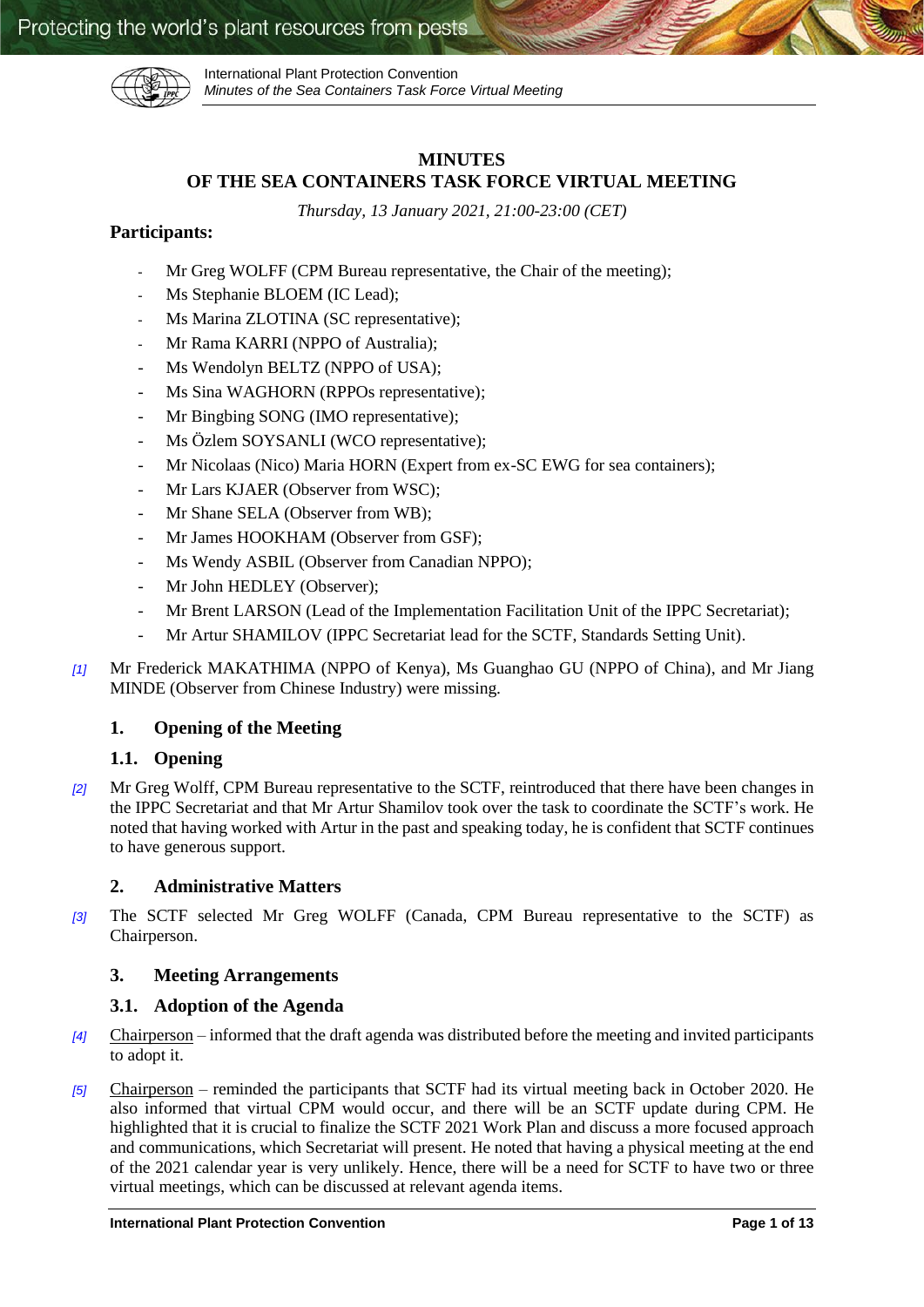*[6]* Chairperson – informed about meeting documents, updates, and SCTF Work Plan. He reported that two papers were submitted to the Secretariat, namely, the Australian peak industry group survey, and an industry developed brief guide to the CTU Code that includes a container packing list addressed to packers. The agenda was adopted (see Annex 1 to this minutes)**[\(1\)](#page-11-0)**.

# **4. SCTF and Programme**

# **4.1. Items from last meeting**

Chairperson – informed that the minutes from the last meeting (October 2020 virtual meeting) were circulated to all participants for comments. Minutes identified many action items, and currently, most of the action items are captured in the draft 2021 Work Plan, which the group will go through.

# **4.2. Finalization of the Work Plan**

- *[7]* Chairperson noted Work Plan had been much simplified from what SCTF looked at previously. It has been improved each time from taking the first massive group of issues and putting them into a more consolidated version.
- *[8]* SCTF considered two columns (description for the action item column and the priorities column) in this table, mostly or entirely blank. The SCTF did not feel real value in spending time trying to prioritize (in the same regard with the description) among the items and agreed to keep all items of the Work Plan that are important to work and possibly be achieved in the timeframes and remove the others. For those items that cannot be achieved, SCTF can note them and include those in the broad recommendations to the CPM **[\(2\)](#page-11-1)**.
- *[9]* Chairperson reminded the discussion both in Baltimore in 2018 and the 2020 October virtual meeting that SCTF hope to come up with a recommendation or advice to the CPM on what to take into account when considering the next steps regarding sea containers in 2022. Although it was not included in the complimentary action plan, it can be interpreted and seen as a sort of value that we can gain from the experts here and the work we have done over the past four or five years. Since elaborating the recommendation or advice for CPM does not fit within the work 2021 Work Plan's specific output, it is suggested to specify the separate output. Meanwhile, SCTF should continue identifying elements that should be included in recommendations to CPM. That would also be captured in the final report.
- *[10]* Chairperson highlighted that SCTF might not have a clear consensus by the end of its mandate in terms of one particular direction, whether it is an ISPM that is recommended or it should be an IPPC recommendation in its defined sense or something else. And it may be that SCTF come up with a report and a series of considerations for CPM which outlines the pros and cons of each of these and might help the CPM in 2022 to make a decision, including identifying areas where they may want to pursue work.
- *[11]* Mr Brent LARSON reminded the participants that it is very similar to the grain standard situation, as the CPM could not get an agreement, whether to have guidance or standard. The conference was organized, and after seven years of discussion, some points were sent to the CPM, and the CPM had a discussion on how to move forward. SCTF might not come up with a conclusion but can propose some pros and cons.
- *[12]* Chairperson noted that there had been various comments made about different regions or experts' views of what the SCTF or the CPM should be doing over the longer term and will continue to discuss them.
- *[13]* Chairperson explained that the draft SCTF 2021 Work Plan is divided into **five outputs/work areas**, and the SCTF could consolidate at least one or two of these into one. The outputs/work areas are as follows:
	- **Output/Work Area I** NPPOs Surveys (government site surveys);
	- **Output/Work Area II** Industry Surveys (might go into Output/Work Area III);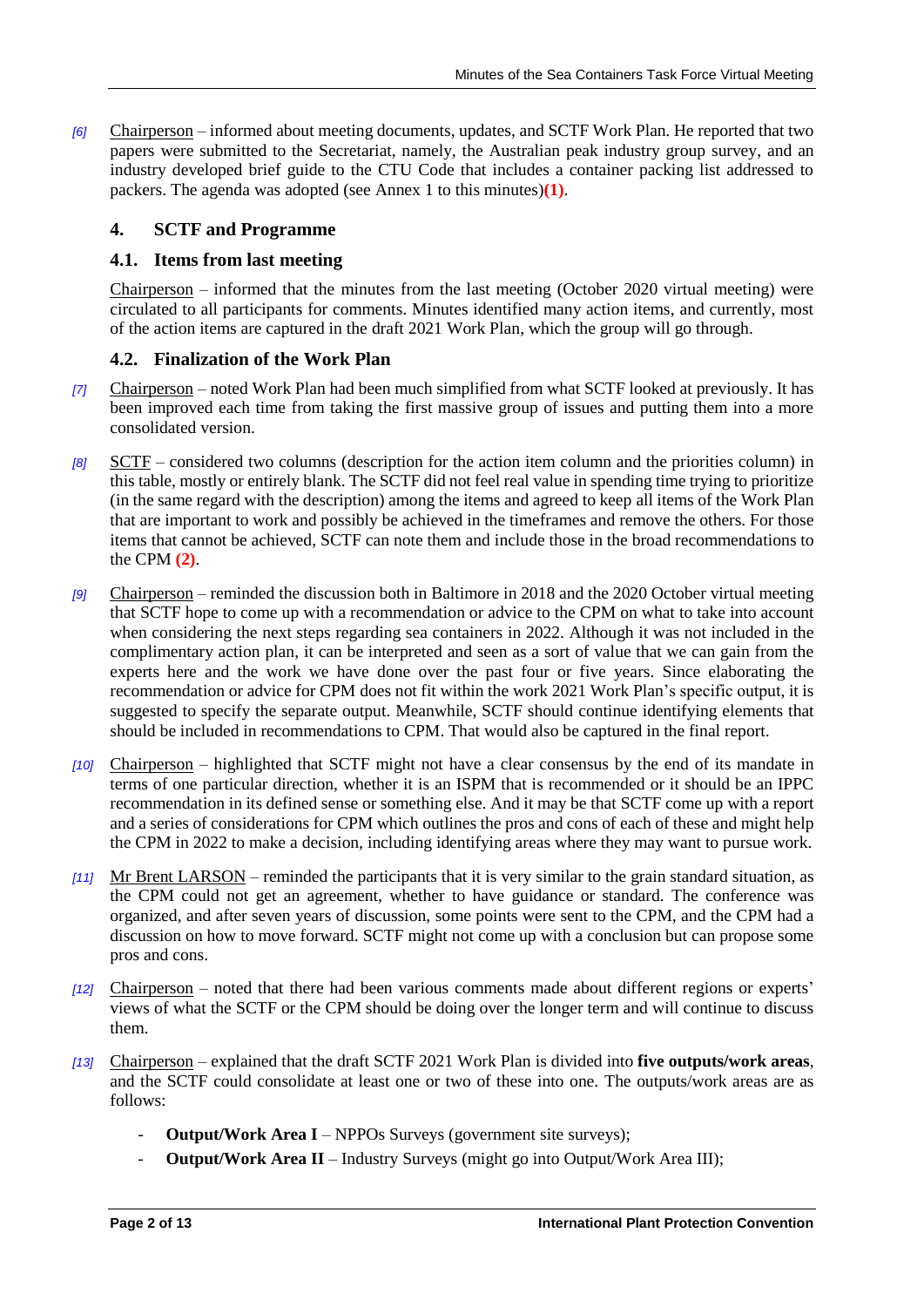- **Output/Work Area III**  Development of additional materials / Awareness raising (could be consolidated and trimmed down by combining it with Output/Work Area V, as both sometimes duplicate and seem very similar in the objective);
- **Output/Work Area IV**  Coordination with CPs, RPPOs, industry and other organizations;
- **Output/Work Area V** Communication activities.
- *[14]* The SCTF members were invited to see if everything in the draft Work Plan is feasible for 2021, taking into account the COVID-19 pandemic, and if something is not feasible, remove it from the Work Plan and include it in the final report.

#### *Output/Work Area I – NPPOs Surveys*

- *(1) Activity 1.1 (NPPOs conducting surveys provide results and analysis of their national surveys to the SCTF)*
- *[15]* Chairperson In Activity 1.1, the SCTF have a September-October target period of 2021. However, at the previous meeting, China informed that there might be limitations due to security reasons. Considering restrictions right through this year in terms of physical contacting this activity is most constrained right now.
- *[16]* Ms Sina WAGHORN **–** informed that in New Zealand, the survey was completed, and the COVID-19 pandemic did not interrupt it too much in terms of container numbers, and it should be on track, and it should provide with everything that was anticipated.
- *[17]* Mr Lars KJAER noted that the timeline for Activity 1.1 is tentative October. It does not seem to square with Activity 1.3, as it is impossible to summarize results without them received. He proposed to move Activity 1.1 and 1.3 to the end of 2021.
- *[18]* Chairperson reminded that during the last meeting, the SCTF agreed that under Activity 1.3, NPPOs and RPPOs would develop and submit short articles on pest risks to be published on the IPP. He assumed that this information would also come from the surveys' results, and therefore it is correct to move Activity 1.1 to the last phase of the sea containers work (November-December 2021).
- *[19]* Ms Wendolyn BELTZ informed that the survey is not going to be accomplished in the US, as there are still difficulties with the relationship between NPPO and U.S. Customs and Border Protection (CBP), asking the latter to help the NPPO.
- *[20]* Ms Wendy ASBIL also noted that in Canada the situation is similar to in the US. The agency will provide some data that have been collected. Still, it will be a small number compared to what was planned.
	- *(2) Activity 1.2 (Consider deletion of some fields from the inspection record template of the Guidelines on Sea Container Surveys for NPPOs to assist in better reporting by NPPOs)*
- *[21]* Chairperson reminded that at the last meeting, it was agreed for Activity 1.2 that some of the fields from the inspection template of the surveys' guideline will be deleted because it could result in better reporting.
- *[22]* Ms Sina WAGHORN **–** informed that a company was contracted for the survey, and no information was provided until the survey was finished. She also did not recall difficulties filling some fields and proposed not trying to identify fields to delete.
- *[23]* Mr Rama KARRI **–** recalled that in terms of sharing data, there was informal feedback on providing country-specific interception data identifying the countries. He was not aware of any of the actual field sensitivities and questioned the value of pursuing this item.
- *[24]* Mr Lars KJAER also recalled that Ms Guanghao GU raised this point and proposed the Secretariat contact China and ask what was causing a problem before deletion.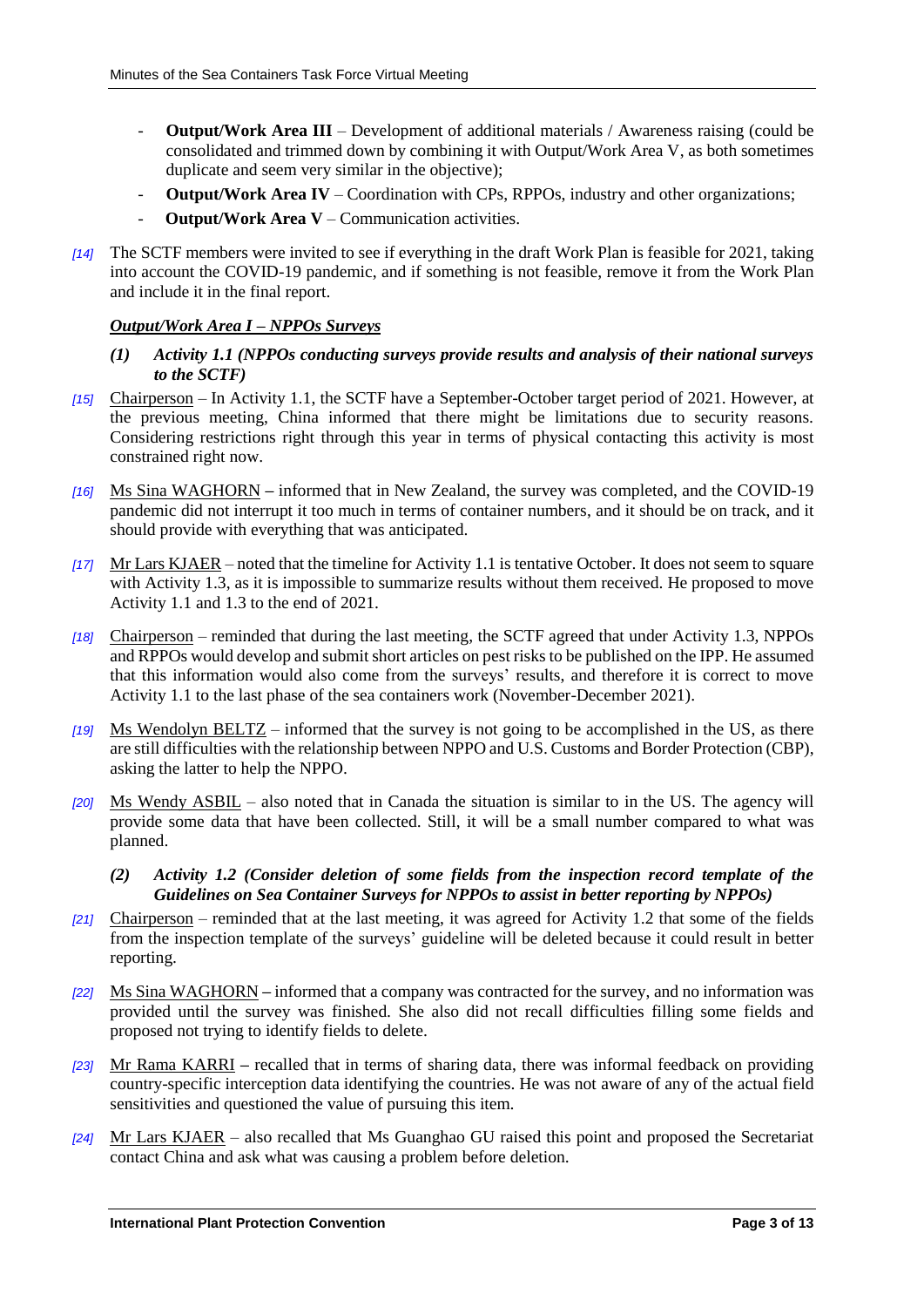*[25]* Chairperson – asked the Secretariat to follow up with Ms Guanghao GU to see the fields that China has indicated that they may not submit data **[\(3\)](#page-11-2)**.

# *(3) Activity 1.3 (Develop a paper summarizing the results of NPPO surveys)*

- *[26]* Chairperson noted that for Activity 1.3, it was agreed to move it to November 2021, which can also be a part of the recommendations or can be moved to become a communications aspect.
	- *(4) Activity 1.4 (Collect information on techniques used by NPPOs, port authorities/other stakeholders to survey and monitor cleanliness, safety and movement of CTUs)*
- *[27]* Chairperson stressed that Activity 1.4 is a vital part of the recommendations; that Australia had initiated a project on developing specific technologies; and it also related to customer surveys.
- *[28]* Mr Rama KARRI noted that it is about using technology, namely, using high-resolution cameras combined with algorithms to automatically detect the external risks before expanding the concept to internal risks, whereby the concept and the initial results quite encouraging. It is planned to undertake a free trial, which has been delayed slightly due to the COVID-19 pandemic. Once the field trials are completed, the updates will be provided at the next meeting.
- *[29]* Chairperson indicated that it could be an interesting part of any recommendations SCTF make on how the trials go if it is picking up external contamination very effectively.

### *(5) Activity 1.5 (The World Bank to update the SCTF on the pilot to support selected CPs /NPPOs with national surveys)*

- *[30]* Chairperson asked Mr Shane SELA to provide any comments on whether the activity is still feasible, reminding that September was a feasible timeframe and assumed that everything would be known by then whether there have been any activities and probably not because of the COVID-19 pandemic.
- *[31]* Mr Shane SELA informed that it may be still feasible, and the discussions are ongoing with several Pacific countries but there are difficulties to implementing surveys. Awareness continues to be raised on the issue. However, it is a challenge for countries to implement surveys given resourcing, legislation and other challenges. . He proposed leaving the item for discussion at a future meeting **[\(4\)](#page-11-3)**.

#### *(6) Activity 1.6 (Include assistance to member countries on sea container cleanliness in the IMO technical development programmes)*

- *[32]* Chairperson noted that both activities 1.6 and 1.7 have the action parties and timeframes to be determined, which could be a signal or sign that they needed to be removed.
- *[33]* Mr Bingbing SONG suggested to the Secretariat for Activity 1.6 replacing the first word "Include" to "Consider" in the activity title **[\(5\)](#page-11-4)**. He also proposed keeping some contact and depending on the work outcome from the correspondence group on the inspection program after the next session in September 6-10, 2021. He informed that the basis for considering some technical cooperation activities would be the inspection program and the inclusion of some contamination guidance. It can be the point of departure for further cooperation between IMO, IPPC, and the individual Member States. He proposed to continue some further discussions with the IPPC Secretariat when the inspection program is finalized.
- *[34]* Mr Brent LARSON stressed the benefits for IPPC contracting parties in contacting their IMO representatives on these groups and suggested facilitating and encouraging. He proposed to get a list of who is in the correspondence group so that the Secretariat could create a target for some of the contracting parties to discuss with the IMO reps.
- *[35]* Mr Bingbing SONG agreed to forward a list of the correspondence group participants, noting that Mr Lancaster is the New Zealand coordinator.
	- *(7) Activity 1.7 Provide ideas to the Secretariat how the SCTF could address the action entitled Ensuring that regulations developed/implemented by NPPOs are based on PRA and consistent with Recommendation CPM 10/2015\_01 on Sea Containers*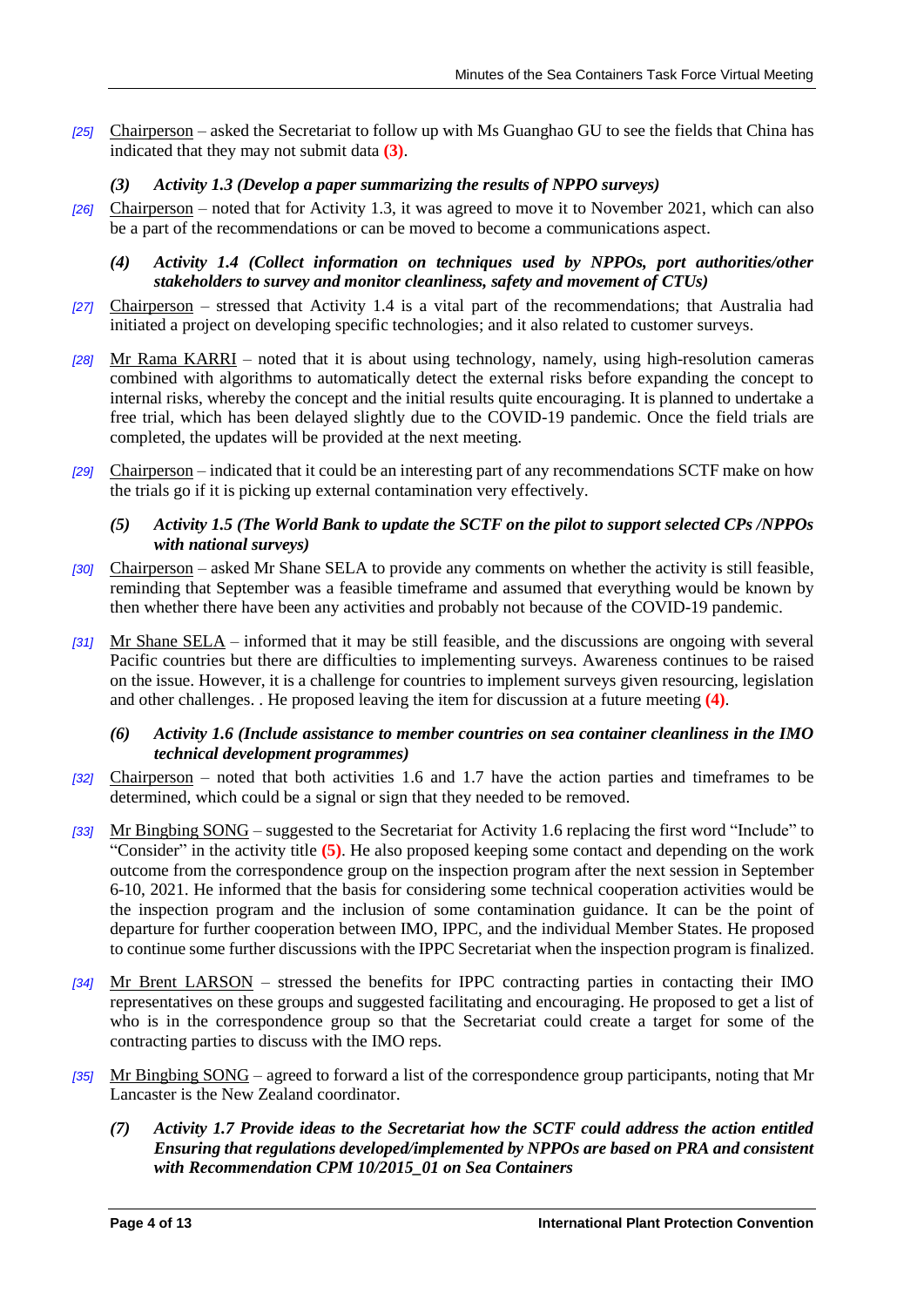- *[36]* Chairperson recalled that for Activity 1.7, there was a concern during the October meeting that it must be ensured that NPPOs are always basing measures for sea containers on pest risk analysis and are consistent with the IPPC aspects and recommendations. He wanted to remove it since the NPPOs must base PRA measures or technical justification by being part of the IPPC and being bound by the Convention.
- *[37]* Mr Lars KJAER proposed to use the rest of 11 months of their mandate on more essential issues. This activity will be discussed later in the final report and recommendations to CPM.
- *[38]* Chairperson agreed to bring it into the final recommendations and proposed to remove Activity 1.7 from the 2021 Work Plan **[\(6\)](#page-11-5)**.

### *Output/Work Area II – Industry Surveys*

Chairperson – recalled that the output II is a board work area, but there is only one activity  $(2.1 -$ Identify next steps to develop an App reflecting available information contained in the IPPC best practice guidelines published earlier this year to support the uptake of the CTU Code), which does not seem like an industry survey activity, and the nature of App would be more about awareness-raising. Taking into account that at the last meeting, it was noted that work was not progressing and the occurrence of the App later on in the draft Work Plan (awareness-raising part), he proposed removing it from the industry survey activity because it should be captured later on and it can be elaborated on that.

- *[39]* Mr Artur SHAMILOV reminded that during the commenting period, there was a suggestion to remove it.
- *[40]* Mr Nicolaas Maria HORN stressed the difference between an App for awareness-raising and one for the survey, providing instructions regarding the findings and observations. Hence since this activity was proposed under industry survey, it looks like the second type, but it is not clear whether that fits the SCTF timeframe.
- *[41]* Chairperson recalled that going back to the minutes of the last meeting, in paragraph 29, Mr Lars KJAER had indicated that due to various reasons, the industry would not be in a position to develop the App, which was more survey type based as previously planned, and therefore the IPPC could continue to take on this task. If that is the case, this App becomes awareness-raising and can be moved to the work area on awareness and communication **[\(7\)](#page-11-6)**.

#### *Output/Work Area III – Development of additional materials/Awareness raising*

*[42]* Chairperson – introduced the next Output/Work Area III and proposed combining it with communications. Once agreed, one area with a title reflecting awareness-raising, communication, and development of additional materials could be established.

#### *(1) Activity 3.1 (Consolidation of best practices guidelines developed by the SCTF)*

- *[43]* Chairperson recalled that in paragraph 45 of the October virtual meeting minutes, the SCTF was going to look for risk management guidance material for sea containers and share it with the Secretariat **[\(8\)](#page-11-7)**. Special attention was paid to materials that are easy to translate into different languages that could be consolidated into an updated CPM recommendation. The original deadline was spring 2021, which was very soon. Hence, he proposed to put up a broader timeframe from spring to summer 2021.
- *[44]* Mr Lars KJAER reminded that an updated version of the CPM recommendation was previously discussed. However, he could not find an action item explicitly calling out the revision or updating the CPM recommendation, which could be an essential part of the SCTF legacy. The current recommendation was developed in 2015. Hence, he suggested that the SCTF consider adding such an action item in the Work Plan.
- *[45]* Chairperson noted that at the previous meeting, the development of the CPM recommendation was discussed, but he proposed to be more precise by calling it as considerations to the CPM – the final SCTF report with pros and cons considerations to distinguish from the current CPM recommendations.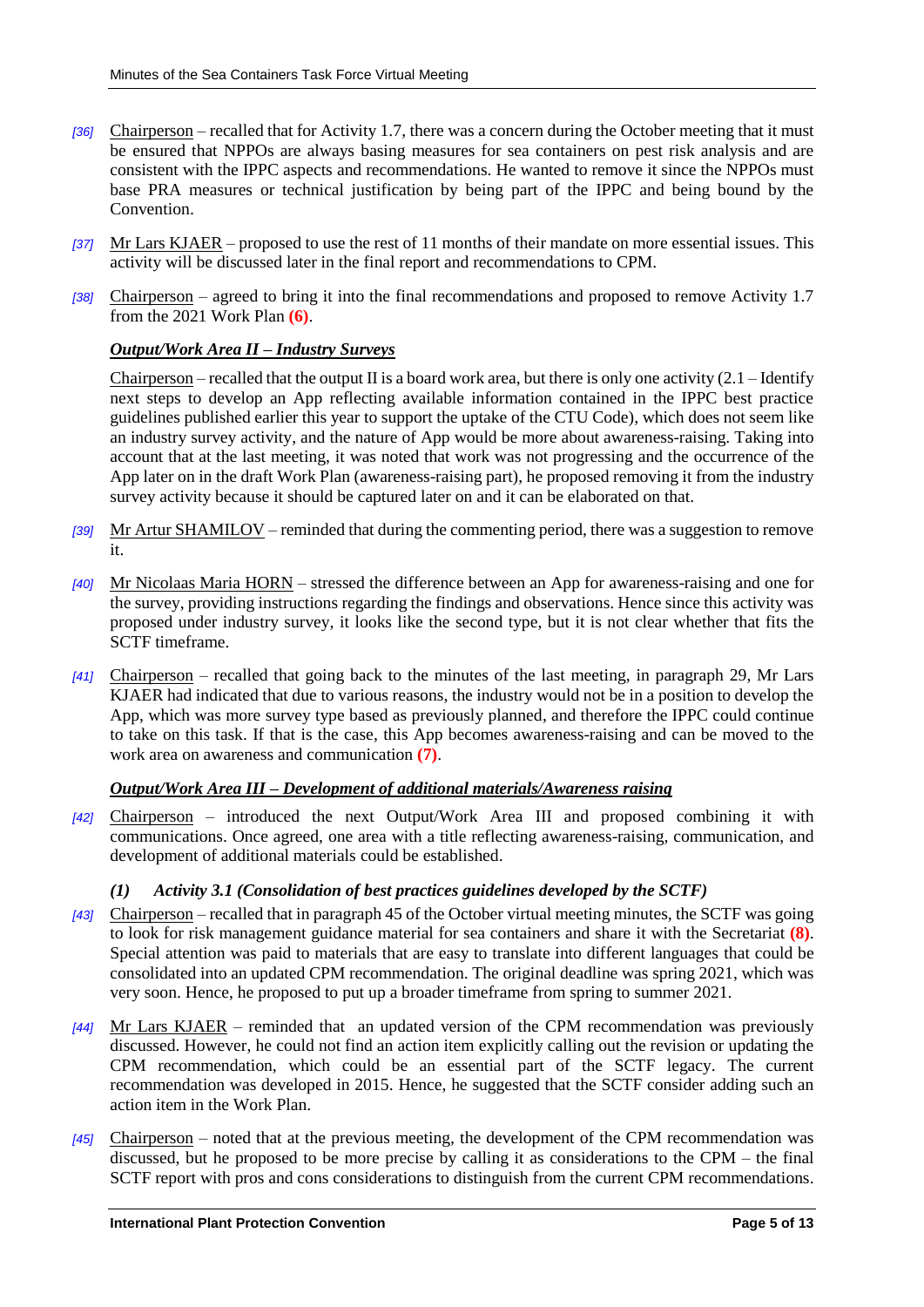He continued that the CPM recommendations have certain standing, and while they are not full ISPMs, they are published on the IPPC website and coming from a standard setting process. Hence, they have a certain amount of weight as a standard, but they are essential. He also questioned whether the SCTF need to update the CPM recommendation R-06 or not, as that is one thing that the SCTF have to get full consensus. He provided an example of China's position whereby they feel that the SCTF need to develop a standard. He noted that if the CPM decides to proceed with a standard, perhaps updating the current CPM recommendation on Sea containers (R-06) could be an interim step, and there could be some practicalities obtained from that exercise. He also acknowledged that at the end of the calendar year (end of the work of the SCTF), the SCTF might have a firm position supporting either a recommendation and/or a standard, and he proposed to capture that in the minutes of this meeting to benefit from all of the work over the next six months. He assumed that the work related to this item would probably come in during the November-December timeframe and would capture possible elements for inclusion in an updated CPM recommendation. He proposed to include this activity in work at the moment and determine at a later stage.

- *[46]* Mr Lars KJAER agreed with Chairperson's suggestion to include in the minutes of this meeting discussion on the possible revision of existing CPM recommendation on Sea containers (R-06), considering the possible lack of consensus within this group.
- *[47]* Mr Brent LARSON supported an idea to update the CPM recommendation on Sea containers (R-06), as these things need to be updated once a while, and there is a lot of information on it. He also proposed to suggest this update to the upcoming CPM as, according to the rules, to develop the recommendation or revise one, a request should arrive a year before presenting draft, and that will be especially timely if the SCTF were going to present the revised CPM recommendation on Sea containers as part of a package for the SCTF at the close of the mandate.
- *[48]* Chairperson also supported revision CPM recommendation on Sea containers, which would have to go for a consultation **[\(9\)](#page-12-0)**.
- *[49]* Mr Brent LARSON wanted to clarify Activity 3.1 where it says about consolidation of best practices. He questioned how parties in the supply chain should do things (to consolidate all guidance into one document that trade people can distribute) and which types of best practices (for doing the survey, raising awareness, or best practice for pest risk analysis) should be.
- *[50]* Mr Lars KJAER reminded that after the SCTF meeting in Shanghai, a document had been produced setting forth guidance to different key parties in the supply chain supplemented by a one-pager summarizing the guidance. This document incorporated earlier IPPC material. Hence, all the guidance the SCTF have been producing could be consolidated into one version of the guidance that trade associations could distribute to the prospective members to improve uptake of those guidelines and include that information into an updated CPM recommendation. He concluded that this could be a part of the SCTF legacy.
- *[51]* Mr Nico Horn highlighted the best practices for handling sea containers not getting contaminated and staying clean.
- *[52]* Chairperson agreed to change the title of Activity 3.1 to "Consolidation of best practices for pest risk management guidelines developed by the SCTF" and proposed to clarify this activity and time frames and move this towards the September-October timeframe, except for the idea of proposing a revision of CPM recommendation on Sea containers as one of the next steps, unless the SCTF is going to have an agreement on that at the end of this meeting, as this is the last meeting before the CPM-15 **[\(10\)](#page-12-1)**.

# *(2) Activity 3.2 (Development of App on best practices published by the IPPC earlier this year)*

*[53]* Chairperson – recalled that the best practices are for handling sea containers, as Mr Nico Horn mentioned, to avoid pest contamination. He stressed the importance of determining the leads and the timeframes and the comments and financial resources to be identified.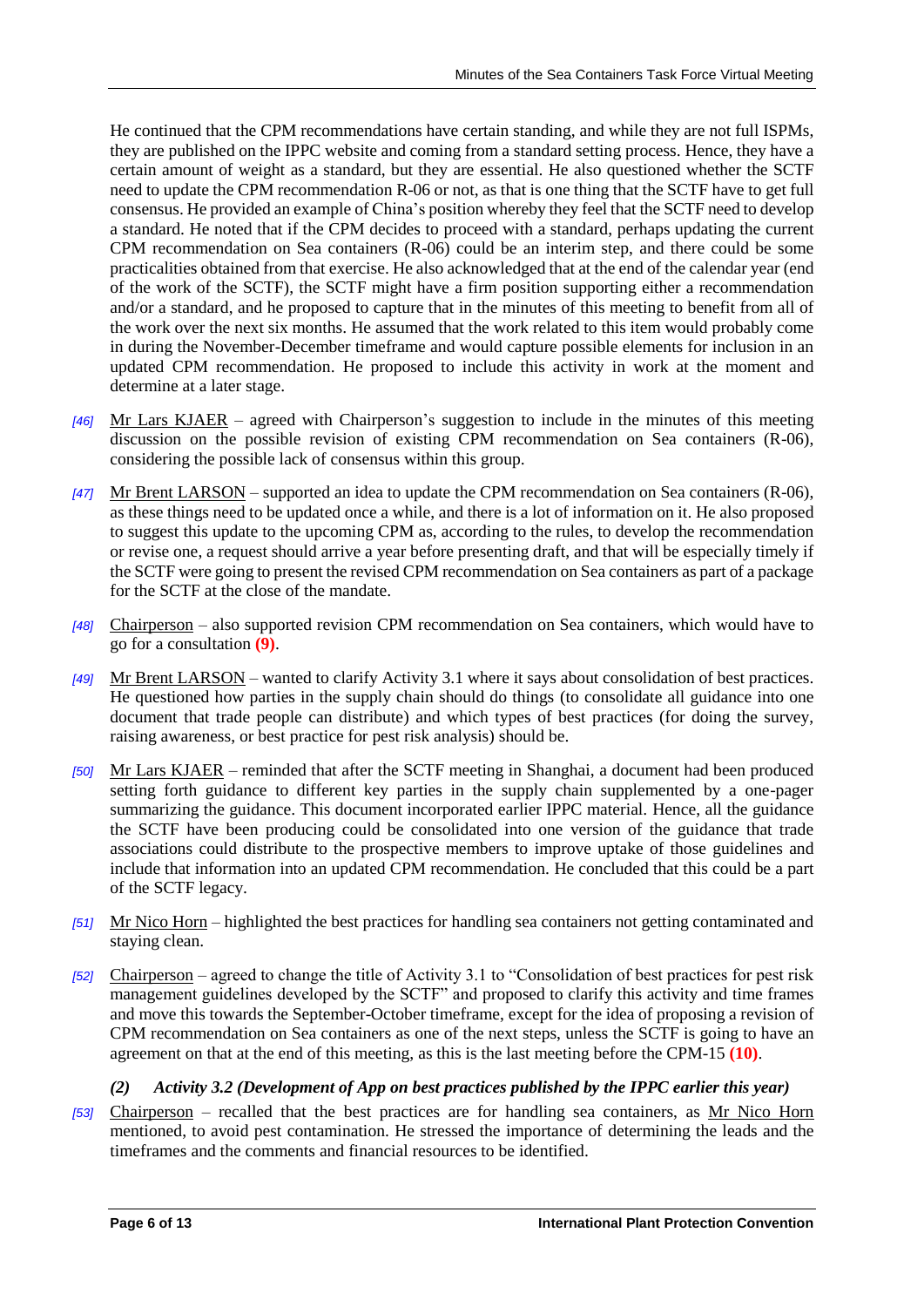- *[54]* Mr Shane SELA suggested that the proposal introduces an additional cost for the Secretariat as well as ongoing maintenance to be posting on the website. He also suggested that whatever is being developed as web guidance could be made mobile-friendly so that people can look at it and read it on a mobile phone just as well as on the website.
- *[55]* Chairperson proposed that this could be an item that the SCTF identified as wanting to put in its final report as one of the potential considerations. Given all of the discussions the SCTF had in Baltimore and elsewhere about the value of an app these days, he suggested recognizing that it is not going to be done this year but rather kept in mind for the SCTF final report considerations.
- *[56]* Mr Lars KJAER supported the idea of having an app, oriented towards the packers.
	- *(3) Activity 3.3 (SCTF to put forward a proposal to the Secretariat and IC IRSS Sub-group for an IRSS study to aggregate information on best practices and data related to the sea container surveys, legislative frameworks and other issues)*
- *[57]* Chairperson noted that Activity 3.3 had to be removed from the 2021 Work Plan due to survey fatigue and the fact that people are focused on COVID-19 related impacts **[\(11\)](#page-12-2)**. He also stressed that adding work to an already tight schedule now was not justified.
- *(4) Activity 3.4 (Develop and publish a sea containers page as an IPP phytosanitary systems page) [58]* Chairperson – recalled that the group noted that Activity 3.4 had been done, and there will be enhancements to that and ongoing development.
	- *(5) Activity 3.5 (NPPOs to provide relevant materials to be published on the Sea containers IPP page inter alia case studies)*
- *[59]* Chairperson reported that under this activity, one paper from Australia had been received.
- *[60]* Mr Brent LARSON proposed to issue a call for contributed resources to be reviewed by the IC.
- *[61]* Chairperson agreed with the proposal as it will highlight the existence of the sea containers web page, and the paper from Australia will encourage more activities. He also noted that since this exercise is to be carried out throughout 2021, the SCTF agreed that the IPPC call should be issued **[\(12\)](#page-12-3)**.

#### *(6) Activity 3.6 (NASCI/WB webinars with specific industry sectors to conduct outreach and to collect specific commodity/sector input)*

- *[62]* Ms Wendy ASBIL recalled that two webinars were held one with the Global Shippers Forum and the International Cargo Handling Coordination Association (ICHCA), and another with the World Shipping Council. She also reported that the activity had been initiated, and some smaller webinars have been planned, but the timeframe may not be feasible. Hence, they are planned to be undertaken once squeezed into the agendas of the various groups.
- *[63]* Chairperson proposed to extend this activity till September to pull the information from that to help the SCTF with the final considerations.
- *[64]* Ms Wendolyn BELTZ stressed the workshops' usefulness and expressed the hope not to stop them after October or after the SCTF assignment. She also noted that two ideas for workshops were in place – workshops for NPPOs (for those countries that want to learn how other countries have addressed the issue and how they have approached industry), which was planned to organize pre or post CPM; and industry workshops (supply chain) to discuss challenges, generate ideas on next steps and collect suggestions for measures.
- *[65]* Chairperson proposed to gain input from them right up until the SCTF finalize the report, to make it more outreach and awareness to summarize what will be presented to CPM, to a maximum possible extent.
- *[66]* Mr Brent LARSON proposed to do three seminars, involve industry and make available for the whole world to join them, considering the different time zones and some languages.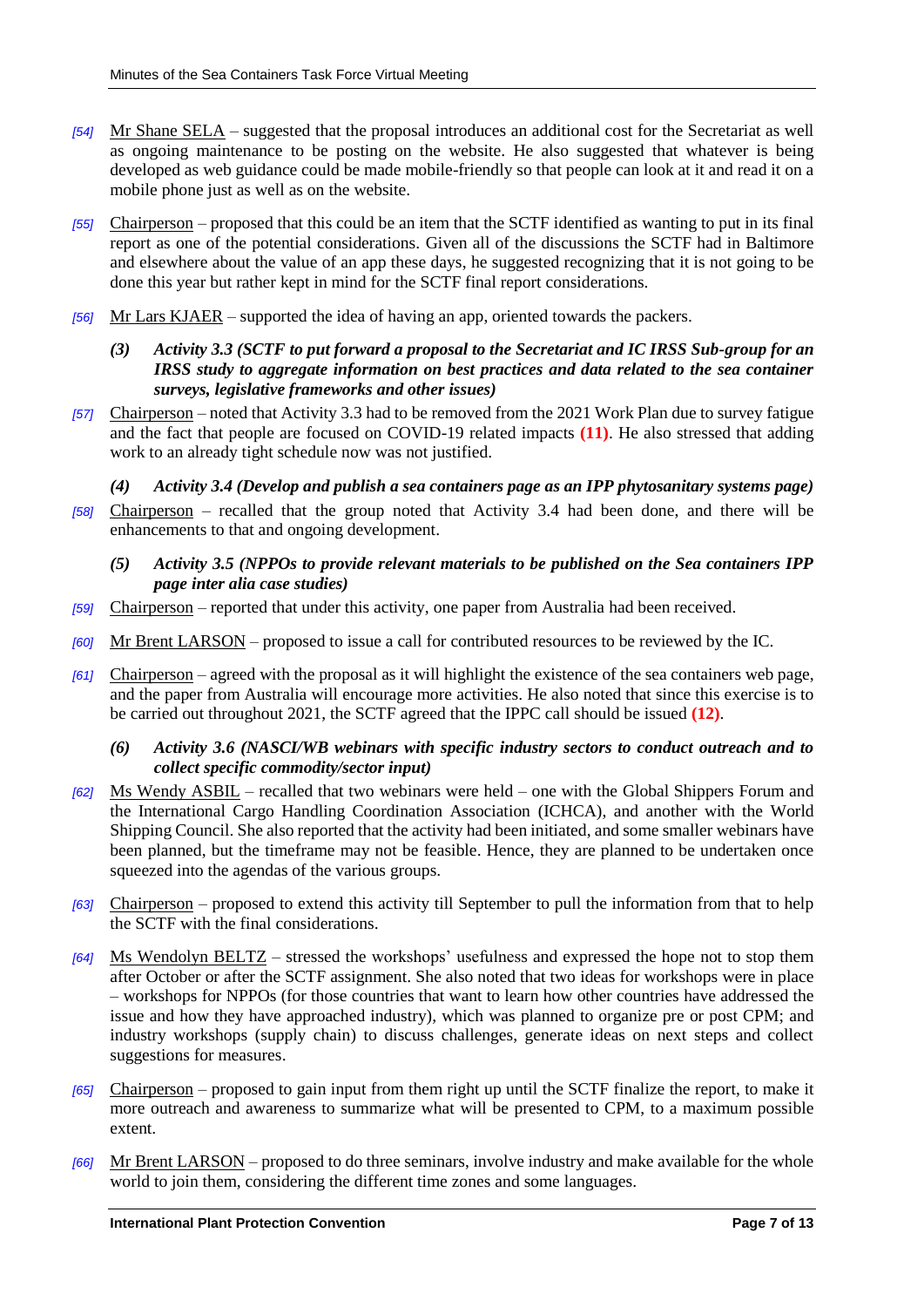- *[67]* Chairperson questioned the idea as it could be complicated this year due to the COVID-19 pandemic and limited time for preparation. He proposed considering it as the SCTF end assignment and putting together broad three/four workshops across.
- *[68]* Mr Shane SELA noted that it would be beneficial for some of the project countries to have some instructions on how to go about these surveys. He suggested thatif Ms Wendolyn BELTZ and Ms Wendy ASBIL are willing to put together the presentations, he would be happy to coordinate a workshop.
- *[69]* Mr Rama KARRI offered assistance in organizing the meetings**.**
- *[70]* Chairperson concluded that Mr Shane SELA, Ms Wendolyn BELTZ, Ms Wendy ASBIL, and Mr Rama KARRI should explore the feasibility of a workshop. If the SCTF has a meeting following CPM, then the SCTF could consider putting on these workshops.
- *[71]* Mr Lars KJAER asked for clarification on whether an industry workshop would be arranged, where all the supply chain partners could get together with roles and responsibilities to identify and engage the NPPOs. He also noted that Activity 3.7 (Deliver NPPO workshop to discuss challenges, generate ideas on next steps, and collect suggestions for measures) was never intended as an alternative to the webinars, as the latter was only introduced because of the COVID-19 pandemic, and they all should lead to a workshop in Washington, where we can draw operational conclusions that can go into the SCTF report.
- *[72]* Chairperson considering Brent's idea in having some NPPOs specific workshops, still pending for the NASCI workshop with the supply chain logistics and retailers, he proposed adding it in the table as a new Activity 3.7 (NASCI workshop NPPO and Industry) **[\(13\)](#page-12-4)**.

### *Output/Work Area IV – Coordination with CPs, RPPOs, industry and other organizations*

- *(1) Activity 4.1 (Put forward a proposal to the port authorities round table for potential ways to collaborate)*
- *[73]* The SCTF agreed to remove Activity 4.1 from the 2021 Work Plan and do not pursue it further at this stage **[\(14\)](#page-12-5)**.
	- *(2) Activity 4.2 (Establish collaboration with the International Association of Ports and Harbors (IAPH))*
- *[74]* The Secretariat informed that Mr Lars KJAER provided the contacts, and updates will be prepared for the next meeting **[\(15\)](#page-12-6)**.
	- *(3) Activity 4.6 (Development of a letter in collaboration the IMO Secretariat informing stakeholders on inspection best practices based on the IPPC Sea container supply chains and cleanliness best practice guidelines)*
- *[75]* Chairperson stressed the lack of information and consensus and highlighted that the activity says that the work will depend on the IMO correspondence group's outcomes.
- *[76]* Mr Bingbing SONG proposed to leave this issue between the IPPC and IMO Secretariats, as it will depend on this correspondence group's outcome and the finalization of the inspection program.

#### *(4) Activity 4.7 (Develop a proposal for additional data fields to be added to the WCO data model)*

- *[77]* Chairperson noted that consultations have been delayed because of the COVID-19 pandemic and asked whether to keep this with the later timeframes or delete it from the table.
- *[78]* Mr Rama KARRI recalled the update during the last meeting in October, where the workshop had been planned. Currently, a workshop with the industry to discuss Khapra Beetle policy requirements is planned, and it might be an opportunity to cover off this action item. He will provide further updates at the next meeting **[\(16\)](#page-12-7)**.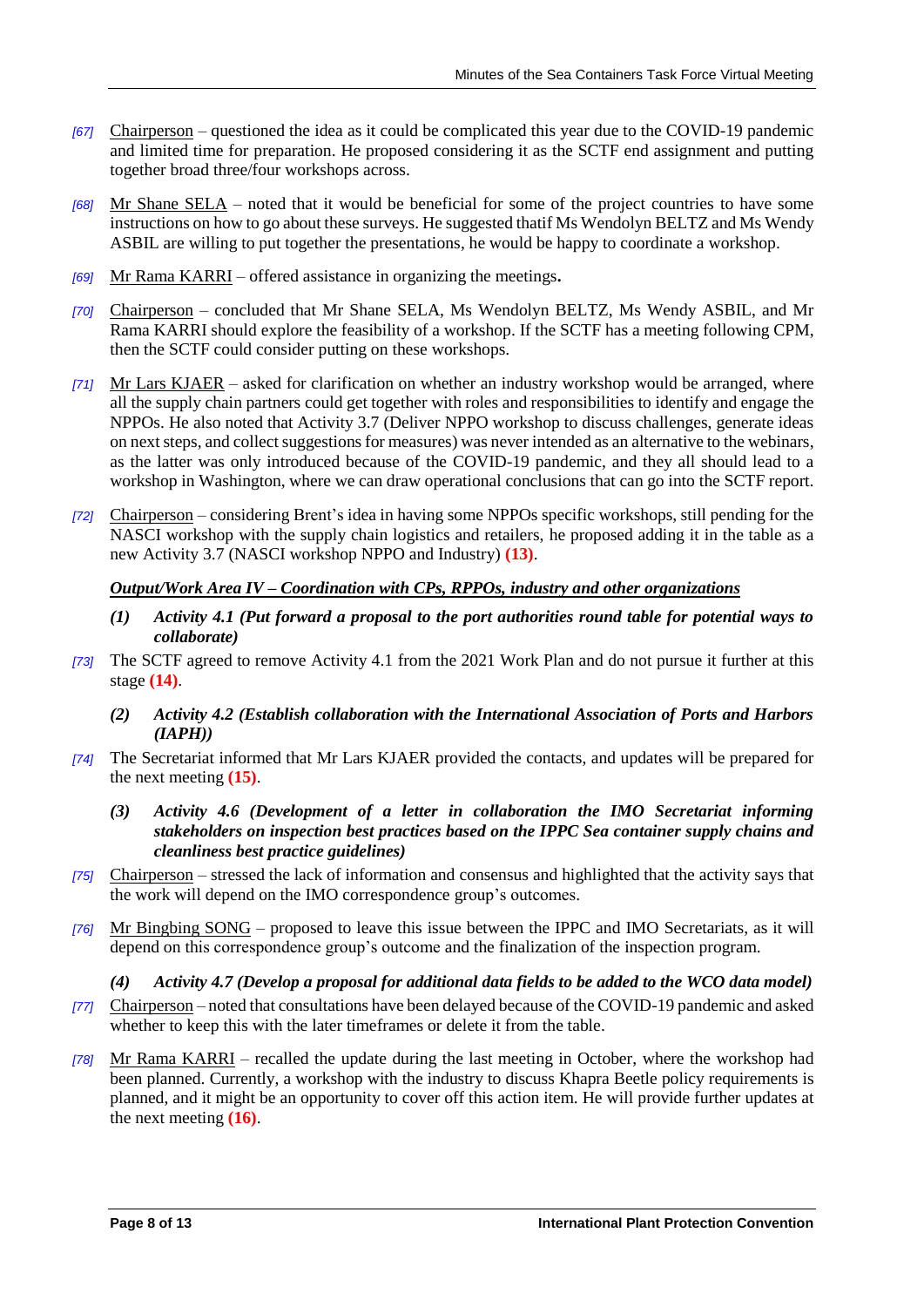- *(5) Activity 4.8 (Industry representatives identify challenges and ways to provide information to be reflected in a WCO data model so that NPPOs can consider this when/if a potential new data element is added in the WCO Data Model)*
- *[79]* Chairperson noted that Mr Lars KJAER commented that industry representatives could only meaningfully provide comments if/when a potential data element has been identified.
- *[80]* Mr Brent LARSON noted that the IPPC has been negotiating with the WCO for many years, as they are willing to do something. Still, it has never been clearly and precisely identified what the data elements are and what is possible.
	- *(6) Activity 4.9 (IPPC Sect. discusses with WCO Sect. the inclusion of phytosanitary aspects/criteria into the global AEO framework)*
- *[81]* Mr Brent LARSON noted that it is still under consideration, but only one step has been done. He also reminded the SCTF that there is a planned SAFE Review Meeting, 15-16 February 2021, and the Secretariat will try to participate **[\(17\)](#page-12-8)**.

#### *(7) Activity 4.10 (NPPOs examine legal/other considerations with respect to AEO)*

- *[82]* Ms Wendolyn BELTZ noted that some minimum security requirements had been added for sea container contamination in the US and for packing material that was rolled out in January of this year, but no data has been provided yet. She also stressed that it is a possible but not easy thing to move forward when examining legal and other considerations.
- *[83]* Mr Lars KJAER proposed to delete this item as it is not realistic to be done this year, and it might be outside of the remit of the SCTF.
- *[84]* Mr Shane SELA noted that in terms of global outreach, many countries have safe trader approaches applied to agricultural commodities and agricultural trade. He wondered if there could be some inclusion of sea container management within safe trader approaches .
- *[85]* Chairperson asked to include safe trader approach in the minutes to cover the comments' broad nature and highlighted success with that in some regions and with some conveyance and commodities.
- *[86]* Ms Özlem SOYSANLI provided two different discussions: (1) inclusion of some criteria under the AEO framework regarding the cleanliness of containers and regarding the agricultural requirements; (2) the SAFE Framework of Standards which is an overarching standard, which also includes the AOE program in it and this standard there are different pillars. She informed about the initiated discussion regarding the cooperation between customs and other government agencies at the national level, where some WCO members proposed that the National Agriculture and Food agencies also be indicated in the SAFE framework of standards. Some members supporting this idea of agencies cooperating with the customs and maybe is a little bit beyond the target of this SCTF. She also stressed that it is enshrined in the IPPC-WCO joint Work Plan.
- *[87]* Mr Rama KARRI proposed to continue pursuing this option as part of the SCTF or separately. He mentioned the discussions about the SAFE framework in detail at the meeting in Washington. He also supported the concept, which is a supply chain solution that helps the industry to have less regulatory burden as long as they do the right thing. He proposed to consider a recommendation for the CPM and capture in the minutes that it may continue to pursue.
- *[88]* Chairperson agreed to remove Activity 4.10 from the table, reflecting the minutes' conversation on having some considerations regarding SAFE traders in the final report **[\(18\)](#page-12-9)**.
	- *(8) Activity 4.12 (Participate in development of UNECE CTU Code App)*
- *[89]* Chairperson questioned whether Activity 4.12 the same app that was discussed earlier.
- *[90]* Mr Lars KJAER responded that it is a different app that gives specific guidance to the packer, including guidance on preventing pest contamination of cargo and containers. He recommended keeping this as a separate point, and he will coordinate with IPPC Secretariat to find out more about this activity **[\(19\)](#page-12-10)**.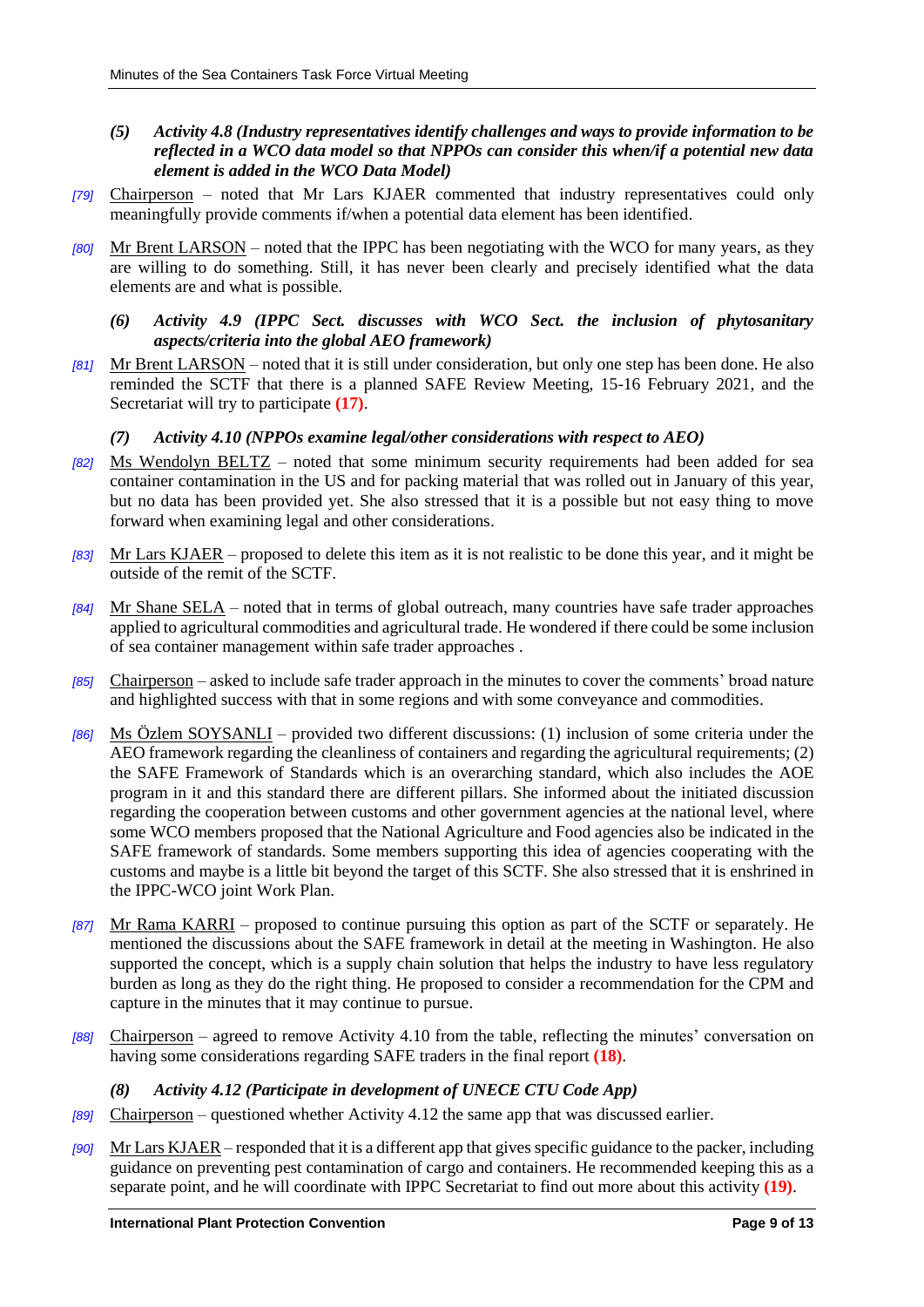- *(9) Activity 4.14 (Development of an SCTF proposal for the revision of the CTU Code with respect to the pest risk issues)*
- *[91]* Chairperson noted that this activity would be done throughout 2021.
- *[92]* Mr Bingbing SONG noted that this activity is related to the one before about the app and that the work is still pending the final approval by ILO, one of the co-sponsor for the CTU code. He also noted that the IPPC Secretariat could also lead this activity, and contribution from the SCTF will be beneficial **[\(20\)](#page-12-11)**.
	- *(10) Activity 4.15 (Additional contributions to UNECE handbook on national master plans for freight transport and logistics)*
- *[93]* Chairperson noted that this activity is still to come; hence it will be retained.

### *Output/Work Area V – Communication activities*

*[94]* The SCTF members agreed that most of the activities under in area should remain.

### *(1) Activity 5.6 (Industry representatives develop IPP news item on ongoing pest risk work)*

- *[95]* Mr James HOOKHAM and Mr Lars KJAER offered elaboration of a news item for the IPP using the industry's materials.
- *[96]* Chairperson proposed to combine into communications package or work and to add to the IPP SCTF webpage.
	- *(2) Activity 5.12 (IPP news item on materials available including industry Quick Guide to the CTU Code and Container Packing Checklist)*
- *[97]* The SCTF discussed Activity 5.12 and Mr Lars KJAER provided a Quick Guide to the CTU Code and Container Packing Checklist to the Secretariat. Ms Stephanie BLOEM, who previously offered NAPPO's support in translation into Spanish, informed that the Spanish translation of the document was submitted.

# **5. Updates**

# **5.1. IC December 2020 virtual meeting**

- *[98]* Ms Stephanie BLOEM provided an update to the SCTF on the IC virtual meeting on 16 December 2020. She informed them on the extension of the mandate until the end of 2021 on the SCTF deliverables and thoughts for the future in terms of pending deliverables, which had already been covered during this meeting (authorized economic operators, the WCO data models, the workshops, etc.). She positively responded to the IC on whether the SCTF was planning to update CPM-15 in 2021. Whether the SCTF plan could be published, the Secretariat informed that it would not be ready before the CPM, but it would be possible to notify contracting parties and the IC members when the Work Plan is posted. As for the revision of the CTU code, the IPPC Secretariat informed the IC that they would participate. There were also questions about the workshop on sea containers, where the idea behind the US-based workshop plan by the North American sea containers was reiterated. The initiative was to have various industries involved in that workshop to generate practical solutions to some of the issues of the SCTF. She also informed the IC on the issue of getting the data for the national surveys. On the question of getting additional data in case the SCTF extended the mandate in one year, the idea of bringing in the involvement of AEO to help the SCTF solve that situation was emphasized. Mr Brent LARSON also indicated two different undertaken activities – the national surveys and that questionnaire had received 60 responses, where the national surveys were the ones where the SCTF had fewer data.
- *[99]* Chairperson added that the SCTF paper for the CPM is that the SCTF will have to decide at this meeting whether the SCTF need to ask for permission to update the CPM recommendation.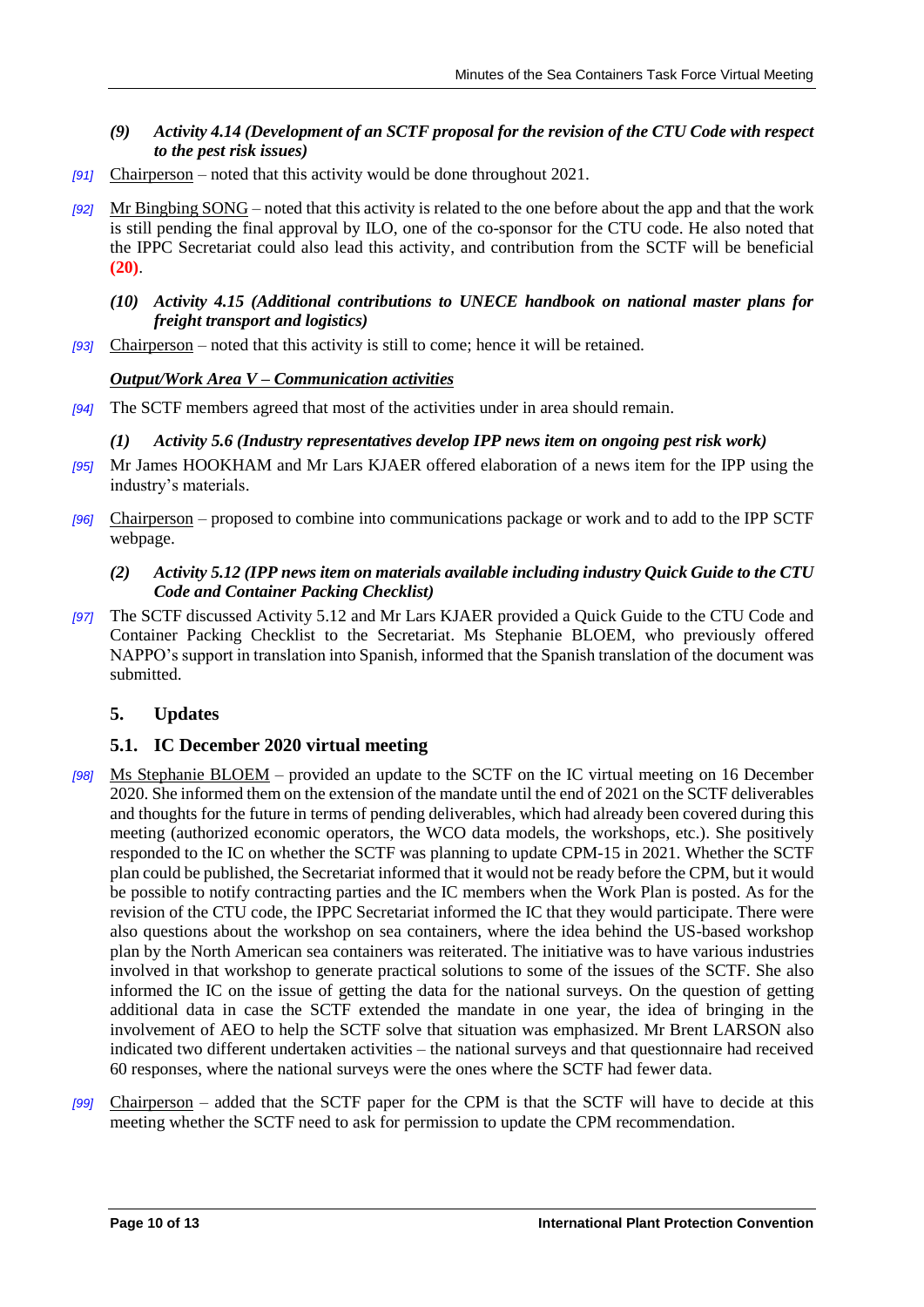### **5.2. Australian based peak industry group survey**

- *[100]* Mr Rama KARRI reported that shared information provides the results from the survey about who unpacked and what kind of training is provided and some comments about what importers and exporters about any improvements in cleanliness. He noted that it is useful for authority as it provides some details about the relations in the supply chain.
- *[101]* Chairperson proposed to consider this information carefully for potentially including parts of that in the SCTF final report's considerations and keep it as a reference document to go through the year.

### **5.3. Industry to provide a compilation of articles related to the roll-out of the Quick Guide and the Container Packing Checklist**

- *[102]* Mr Lars KJAER explained that the SCTF discussed at the last meeting communication strategy, where the SCTF should approach maritime-related magazines and trade press. He highlighted that even though Mr James HOOKHAM and himself worked with others to put together a press release where the direct quotes attributed to offering the importance of pests contamination and addressing pest contamination are highlighted, only three of the 20 plus articles picked up on that point. He noted that all collective governments and industries are faced with the challenge that established media does not see pest contamination as an issue, and this needs to be taken into account in the development of a communication strategy. He concluded that packers do not read the news items on the IPPC website, and there is a need to think about how the SCTF get guidance material on minimizing pest contamination out to the frontline people.
- *[103]* Chairperson asked the Secretariat to capture these points as it is a crucial thing relating to how to have impactful communications and how to target the stakeholders.

### **5.4. IPPC and WCO Secretariats meeting**

- *[104]* Ms Özlem SOYSANLI informed that a meeting on 26 November 2020 was held between two Secretariats. From the WCO Secretariat, there was a model team and SAFE framework of standards team. The joint work program and sea containers were mainly discussed. She also informed that there is an ongoing discussion in the Safe Working Group, whereby one WCO member would like to include the cooperation between customs and agricultural food agencies, either in the SAFE framework of standards or in the guidelines of the SAFE package and the text proposed for this purpose is: *"customs administrations should establish mutual cooperation with agriculture and food agencies. Cooperation may include joint controls at border crossing points in order to facilitate customs clearance or reduce common data required by each agency facilitating transition towards single window systems and jointly developed criteria and benefits for respective AEO programs"*. The final decision on this proposal will be taken in the Safe Working Group in April 2021. She suggested the IPPC Secretariat join that meeting to listen to these discussions.
- *[105]* Chairperson proposed establishing a repository of documents that will be reviewed to prepare the SCTF final considerations and information for the CPM (including the one in April)**[\(21\)](#page-12-12)**.

#### **6. Communication**

- **6.1. News article prepared by the Australian NPPO for publication on the IPPC webpage. The article relates to the issue of Khapra beetle contamination in sea containers**
- *[106]* Chairperson noted that the Secretariat has been talking about having professional communications to focus on the SCTF-related communication activities.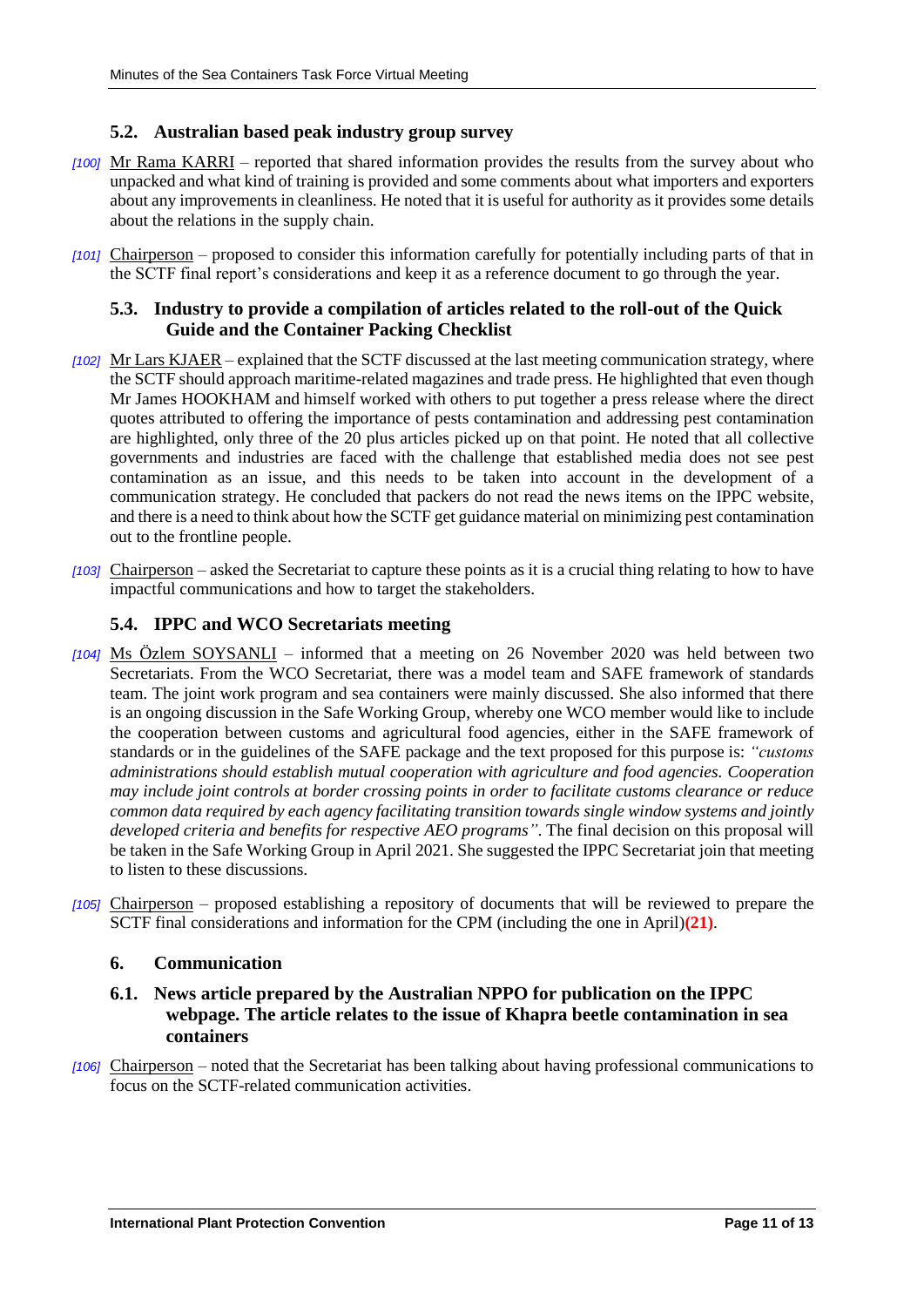# **6.2. IC request to provide short guidance to CPs on how to collaborate with other agencies at national level**

- *[107]* Mr Artur SHAMILOV informed that there was a discussion during the IC meeting on a need for guidance for the NPPOs on how to approach the different agencies to collaborate better and sea containers. He noted that having a communication specialist will provide the person with technical information, for example, a letter type of guidance.
- *[108]* Mr Brent LARSON complimented that the NPPOs need to contact their IMO or WCO representatives to get support for these initiatives. He also noted that they do not know what to do or how to do it because they do not have a quick facts sheet to say what they need to convince IMO or WCO representatives. Hence, a communication person could help with that, but it might be useful for the SCTF to identify key messages they want to transmit.
- *[109]* Chairperson proposed to come back to this topic during the next meeting **[\(22\)](#page-12-13)**.

# **6.3. Communication support**

- *[110]* Mr Artur SHAMILOV stressed a need for a professional communication specialist who could decently pack this information and reach a broader audience. He proposed an idea to ask the IC for the agreement and proceed with contacting the FAO communications team and finding out the expert who could help the SCTF, considering the industry and the government's experience and the limited time in 2021.
- *[111]* The SCTF agreed to have a professional helping in this field also to address agenda item 6.2 **[\(23\)](#page-12-14)**.

# **7. Any other business**

- *[112]* Mr Brent LARSON noted that as for the CPM recommendation, usually, a contracting party takes ownership of the request, and if the SCTF say they should do it, then there is a little group that is formed to draft something in time to get it out for consultation 2021.
- *[113]* Chairperson proposed identifying a small group for providing inputs during the revision of the CPM recommendation **[\(24\)](#page-12-15)**.

# **8. Date and arrangement of the Next Meeting**

*[114]* The SCTF agreed that the next meeting date should be mid to late April for the next meeting after the CPM so that the SCTF can see the decisions on some of these things that the SCTF have asked **[\(25\)](#page-12-16)**.

# **9. Conclusions**

*[115]* The SCTF agreed:

- <span id="page-11-0"></span>*(1)* to adopt agenda (Annex 1);
- <span id="page-11-1"></span>*(2)* to note items that cannot be achieved and will include them in the broad recommendations to the CPM;
- <span id="page-11-2"></span>*(3)* to ask the Secretariat to follow up with Ms Guanghao GU to see the fields that China has indicated that they may not submit data under Activity 1.1;
- <span id="page-11-3"></span>*(4)* to ask Mr Shane SELA to provide an update at the next meeting on Activity 1.5 (The World Bank to update the SCTF on the pilot to support selected CPs /NPPOs with national surveys);
- <span id="page-11-4"></span>*(5)* to rename Activity 1.6 to "Consider assistance to member countries on sea container cleanliness in the IMO technical development programmes";
- <span id="page-11-5"></span>*(6)* to remove Activity 1.7 from the 2021 Work Plan;
- <span id="page-11-6"></span>*(7)* to move activity 2.1 to work area on awareness and communication and remove Output/Work Area II from the 2021 Work Plan;
- <span id="page-11-7"></span>*(8)* to share with the IPPC Secretariat risk management guidance materials for sea containers;